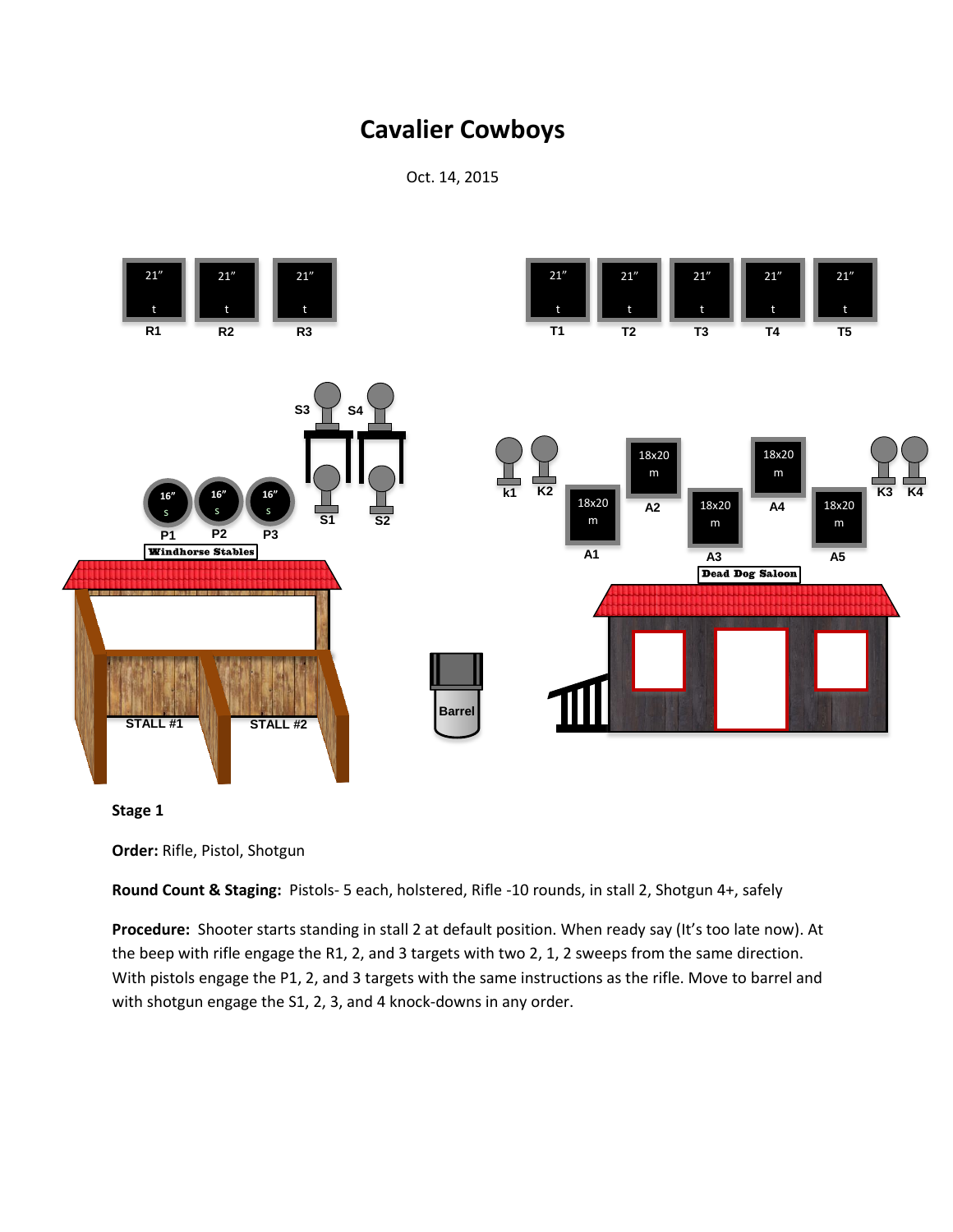Oct. 14, 2015





**Order:** Shotgun, Rifle, Shotgun, Pistol

**Round Count & Staging:** Pistols- 5 each, holstered, Rifle- 10 rounds, safely, Shotgun 4+, safely

**Procedure:** Shooter starts at left or right window with hands above shoulders. When ready say (It's too late now). At the beep with shotgun engage the two K knock-downs in any order at that window. Now, with rifle, from either window, engage the T1 through T5 targets, starting on T3, with a 5 shot Nevada sweep to the left then a 5 shot Nevada sweep starting on T3 to the right. Next, with shotgun engage the other two K knock-downs at that window in any order. Move to doorway and with pistols engage the A1 through A5 targets with the same instructions as the rifle.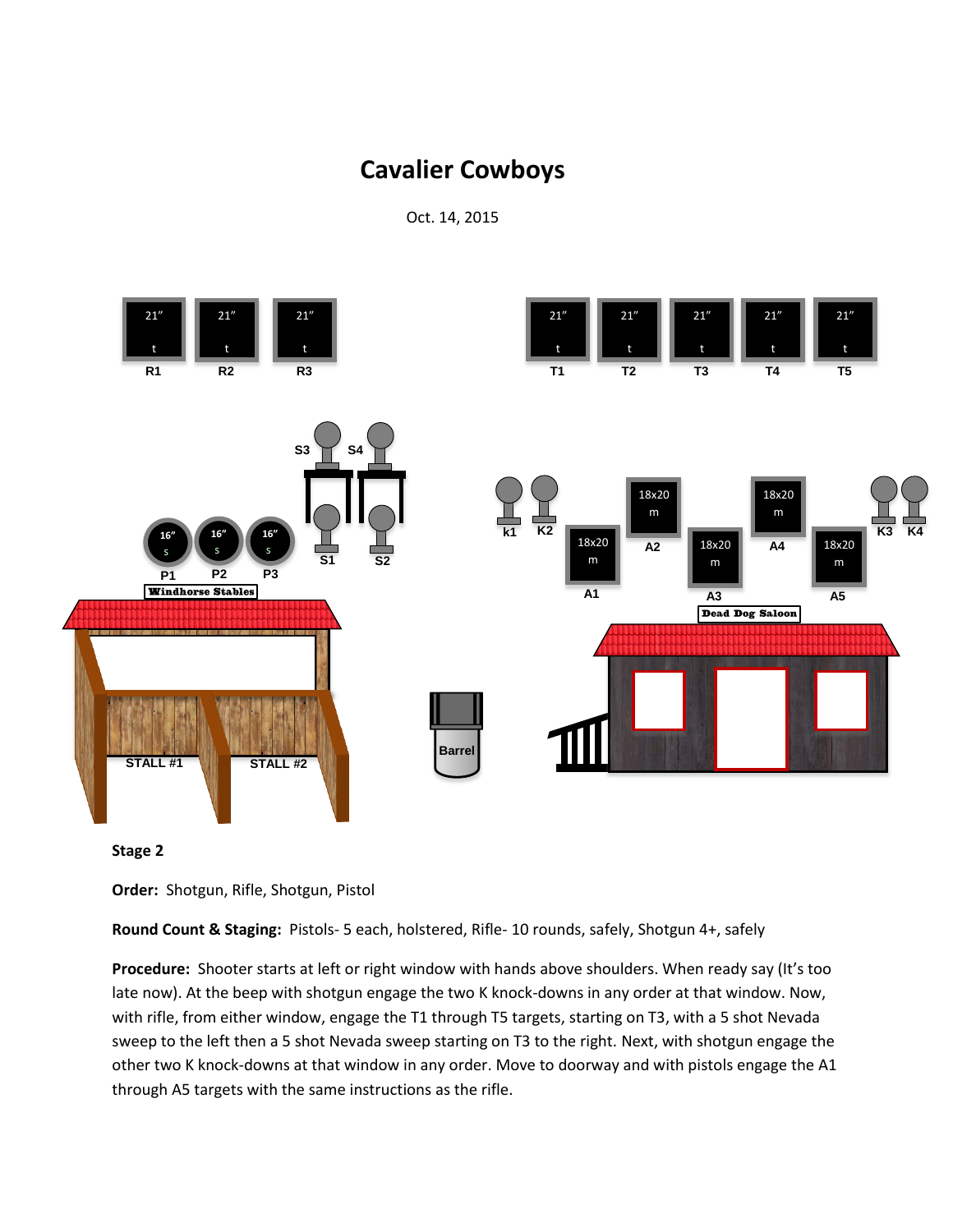Oct. 14, 2015





**Order:** Pistol, Rifle, Shotgun

**Round Count & Staging:** Pistols- 5 each, holstered, Rifle- 10 rounds, in doorway, Shotgun- 4+, in doorway

**Procedure:** Start standing in doorway with hands on door frame. When ready say (It's too late now). At the beep with pistols engage the A1 through A5 targets starting at either end with a 3, 1, 1 sweep then a 3, 1, 1 sweep starting on the other end. With rifle engage the T1 through T5 targets with the same instructions as the pistol. Last, with shotgun engage the four K knock-downs in any order.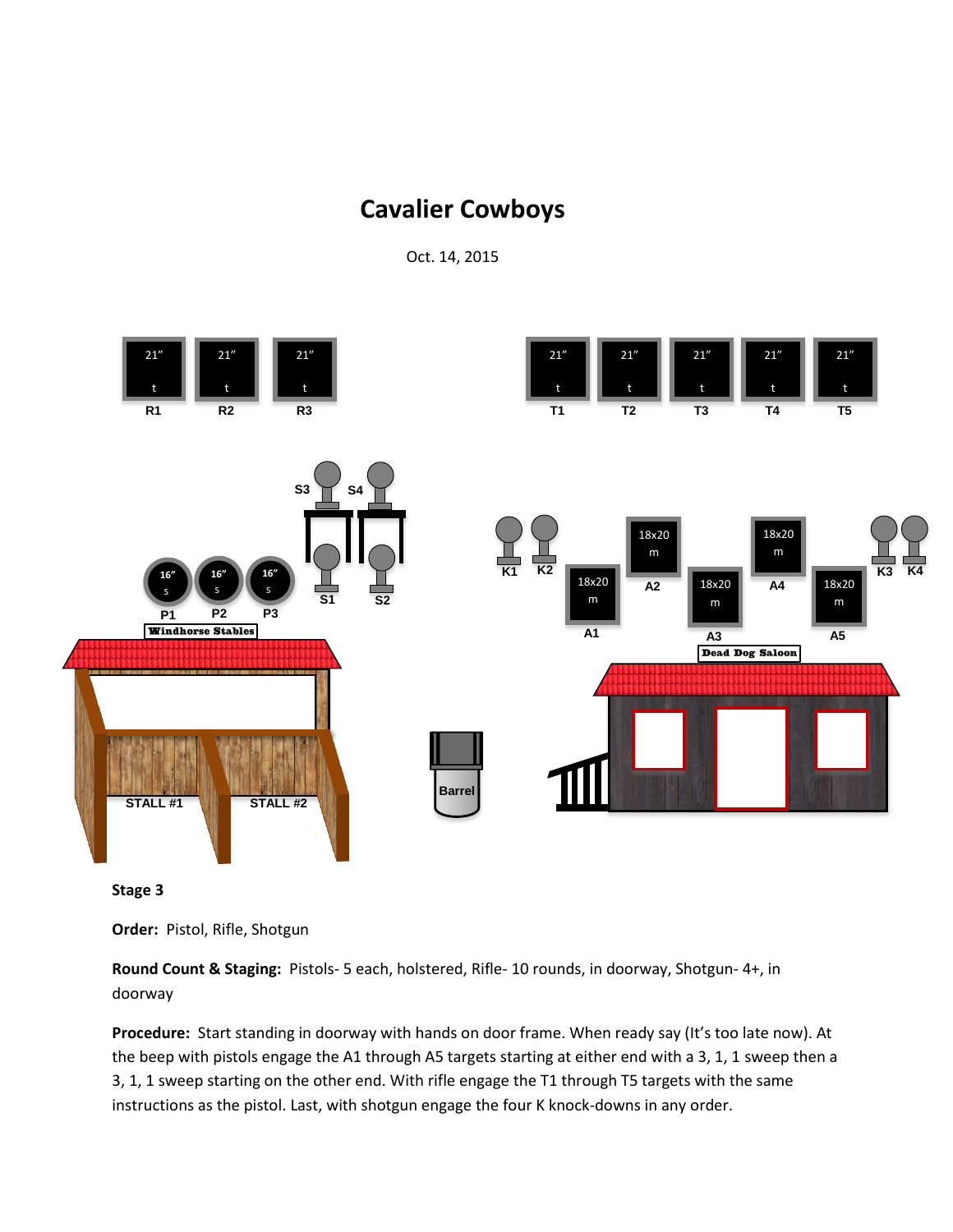Oct. 14, 2015





**Order:** Shotgun, Rifle, Pistol

**Round Count & Staging:** Pistols-5 each, holstered, Rifle- 10 rounds, in stall 2, Shotgun- 6+, at barrel

**Procedure:** Shooter starts standing at barrel with shotgun at cowboy port arms. When ready say (It's too late now). At the beep with shotgun engage the K1, K2, S1, S2, S3, & S4 knock-downs in any order. Move to stall 2 and with rifle engage the three R targets by first placing one round on center target then triple tap the three targets starting at either end. Last, with pistols engage the P targets with the same instructions as the rifle.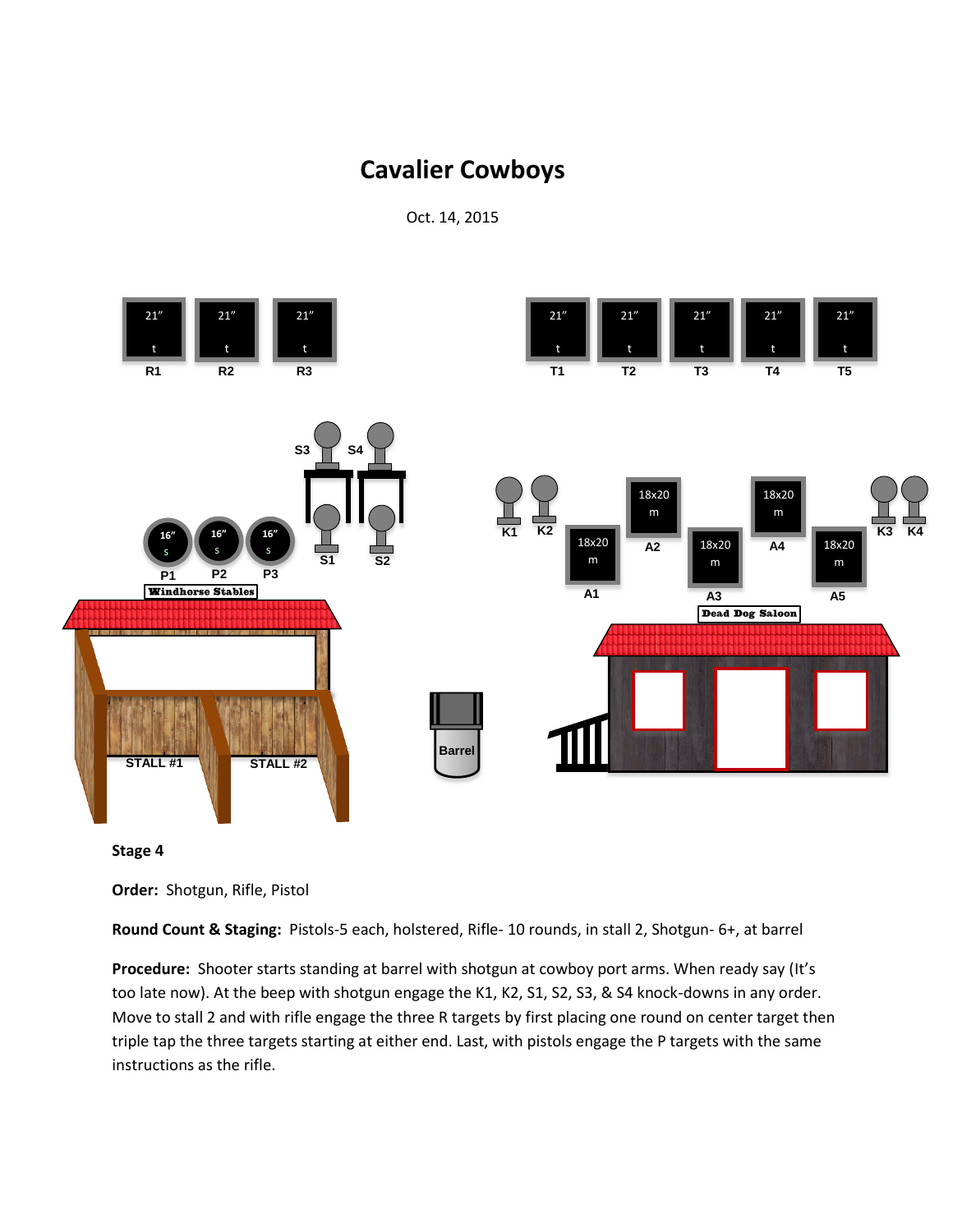Oct. 14, 2015





**Order:** Rifle, Shotgun, Pistol

**Round Count & Staging:** Pistols- 5 each, in stall 2, Rifle- 10 rounds, in stall 2, Shotgun- 4+, in stall 2

**Procedure:** Start and stay standing in stall 2 with hands on left and right walls. When ready say (It's too late now). At the beep with rifle engage the three R targets by first triple taping the center target then single tap the two outsides then single tap the two outside targets and last triple taping the center with NO DOUBLE TAPS ON THE OUTSIDE TARGETS. Next, with shotgun engage the four S knock-downs in any order. Last, with pistols engage the three P targets with the same instructions as the rifle.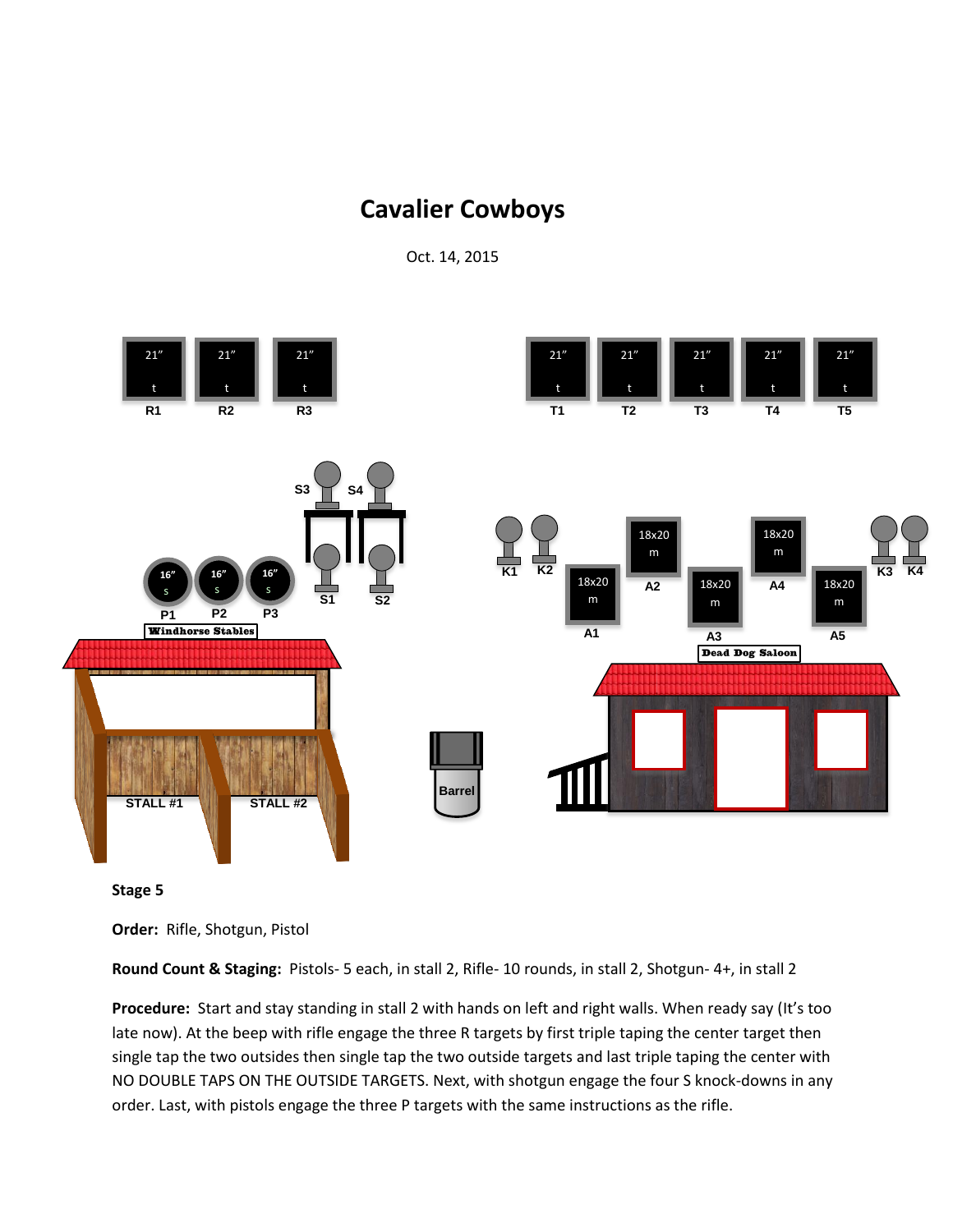Oct. 14, 2015





**Order:** Pistol, Rifle, Shotgun

**Round Count & Staging:** Pistols- 5 each, holstered, Rifle- 10 rounds, at doorway, Shotgun- 4+, safely

**Procedure:** Start standing in doorway with rifle at cowboy port arms. When ready say (It' too late now). At the beep put rifle down and with pistols engage the five A targets by single taping the three front targets then double tap one rear target, single tap the front three targets then double taping the other rear target. Now, with rifle engage the five T targets by first single taping the three inner targets then double tap an end target and then single tap the three inner targets and double tap the other end